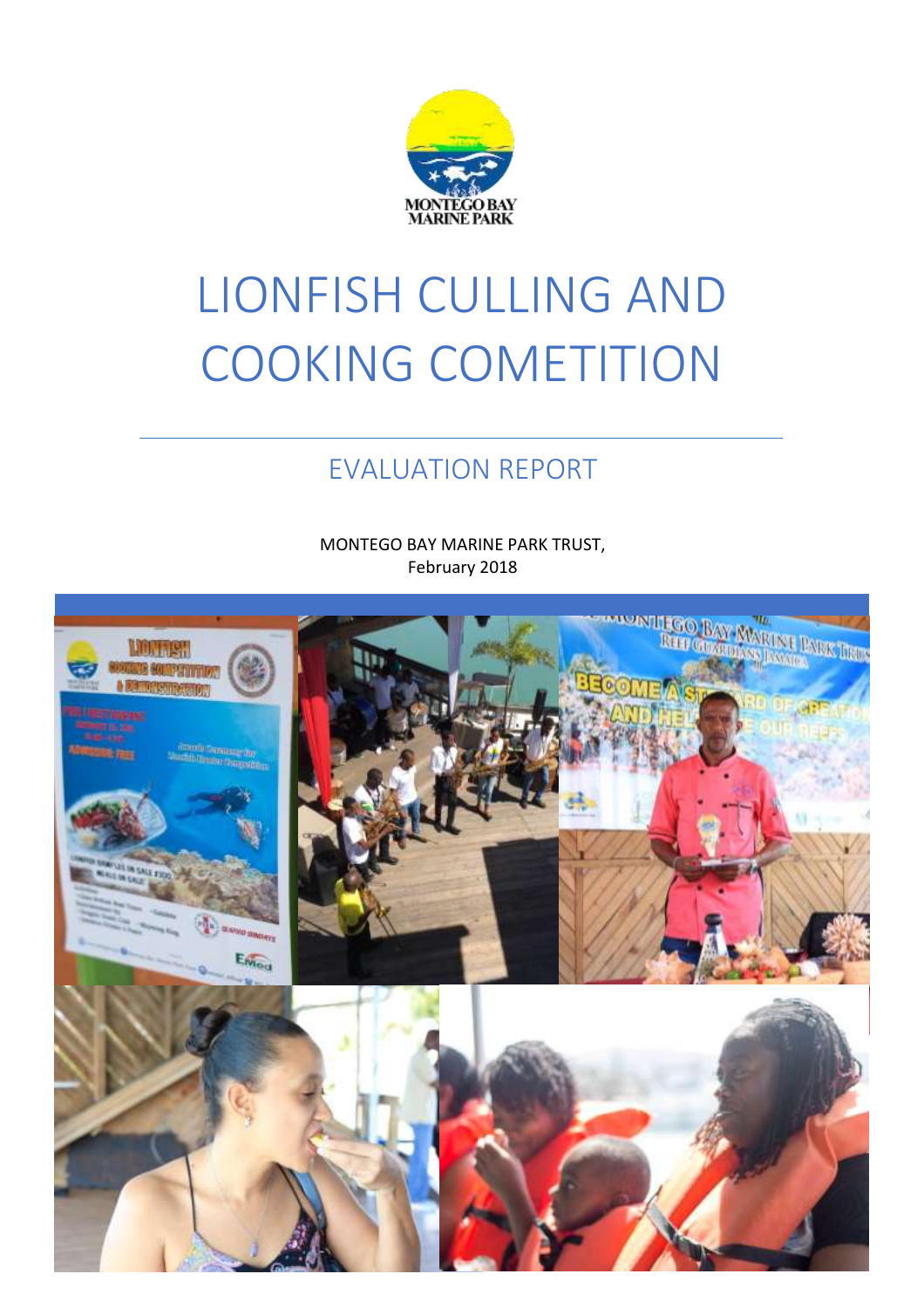

#### <span id="page-1-0"></span>Foreword

This report was written in reaction to the Lionfish culling a cooking competition organized by the Montego Bay Marine Park Trust. The actives were held from 20<sup>th</sup>- 25<sup>th</sup> of February 2018 with hunting in the park and cooking competition at the Pier 1 restaurant. This report is an evaluation report on that event mentioning what was done / needed to be done differently next time. This is divided in 3 main topics the culling week leading up to the event. The cooking competition during the event and the other activities during the day. This report can be used by the trust itself for upcoming events, but it is also a guideline for other organizations all over the world to do similar events. This report concludes the event was a success and is a great pilot project. fighting against the invasive lionfish and creating awareness among local people. On top of that it gives recommendation on marketing and other points of improvement.

Making this report not only an evolution but also a summary of a pilot event.

Kornelis Kramer, Montego Bay Marine Park Trust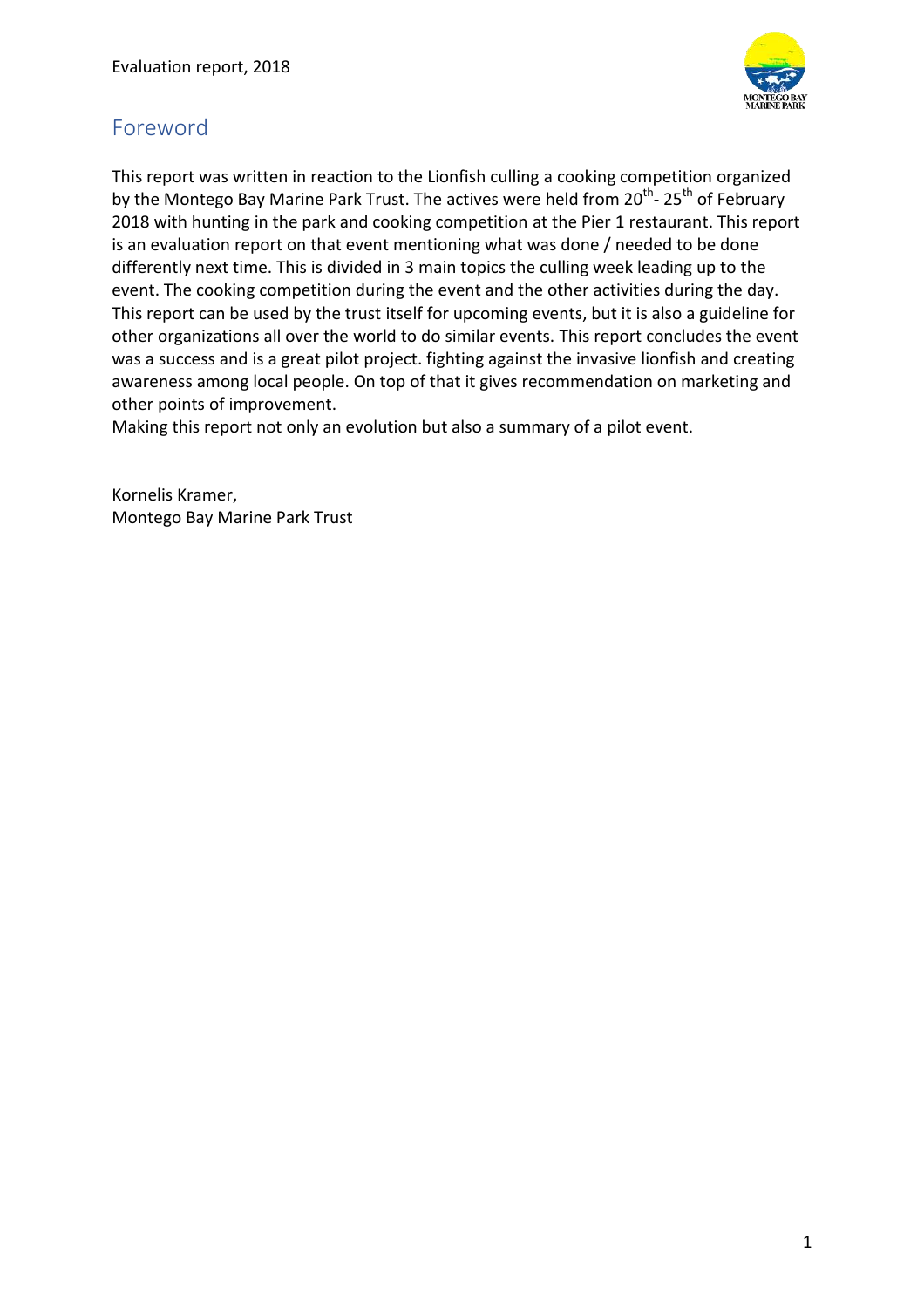

### **Table of Contents**

| 2.0 |  |  |
|-----|--|--|
| 3.0 |  |  |
|     |  |  |
|     |  |  |
|     |  |  |
|     |  |  |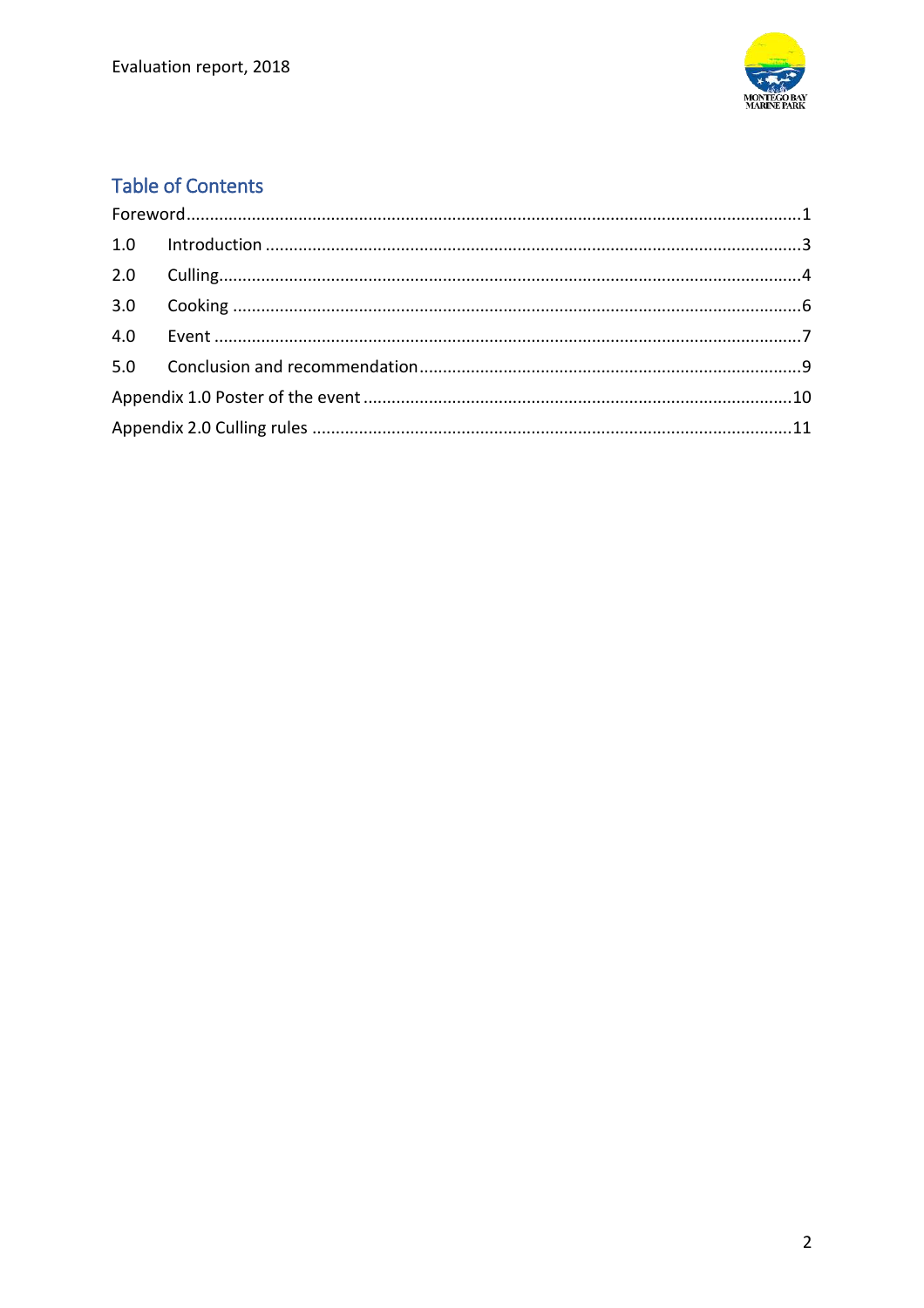

#### <span id="page-3-0"></span>1.0 Introduction

To create awareness around the invasive lionfish the Montego Bay Marine Park Trust (MBMPT) organized an event. It was a combination of a cooking competition and a culling competition. This was held during February 2018, within the boundaries of the Montego Bay Marine Park. This report could be used by other organization to organize familiar activities. On top of that it will be used for the trust itself to improve similar events in the future.

The report is divided in 3 main compartments. Each focussing on their own subject of the event. First culling, it will explain what was needed, who participated and recommendation for the next time. Same topics will be discussed for the cooking competition and the event itself.

This event was organized with the main goal to encourage the consumption of lionfish. By doing this MBMPT hopes to create a bigger demand for lionfish stimulating the local fisherman to fish more for lionfish. In this way hoping to reduce the negative effects of the the invasion. This is via a cooking competition to demonstrate the different ways of enjoying lionfish. This should inspire guests to prepare the fish themselves. Leading up to the event the lionfish used for the cooking was collect by a culling competition. The week before the event dives where organized and competitors were motivated to participate for prize money.

At the end of the week an event was held where people could see the award ceremony for the best cullers and witness the different cooking styles. The judges tasted the different creations and the best chef received a prize. There were presentations by local musicians and poets. The MBMPT had an open house and organized glass bottom boat tours during the day. All in all, a vibrant week where a lot of knowledge and ideas where shared.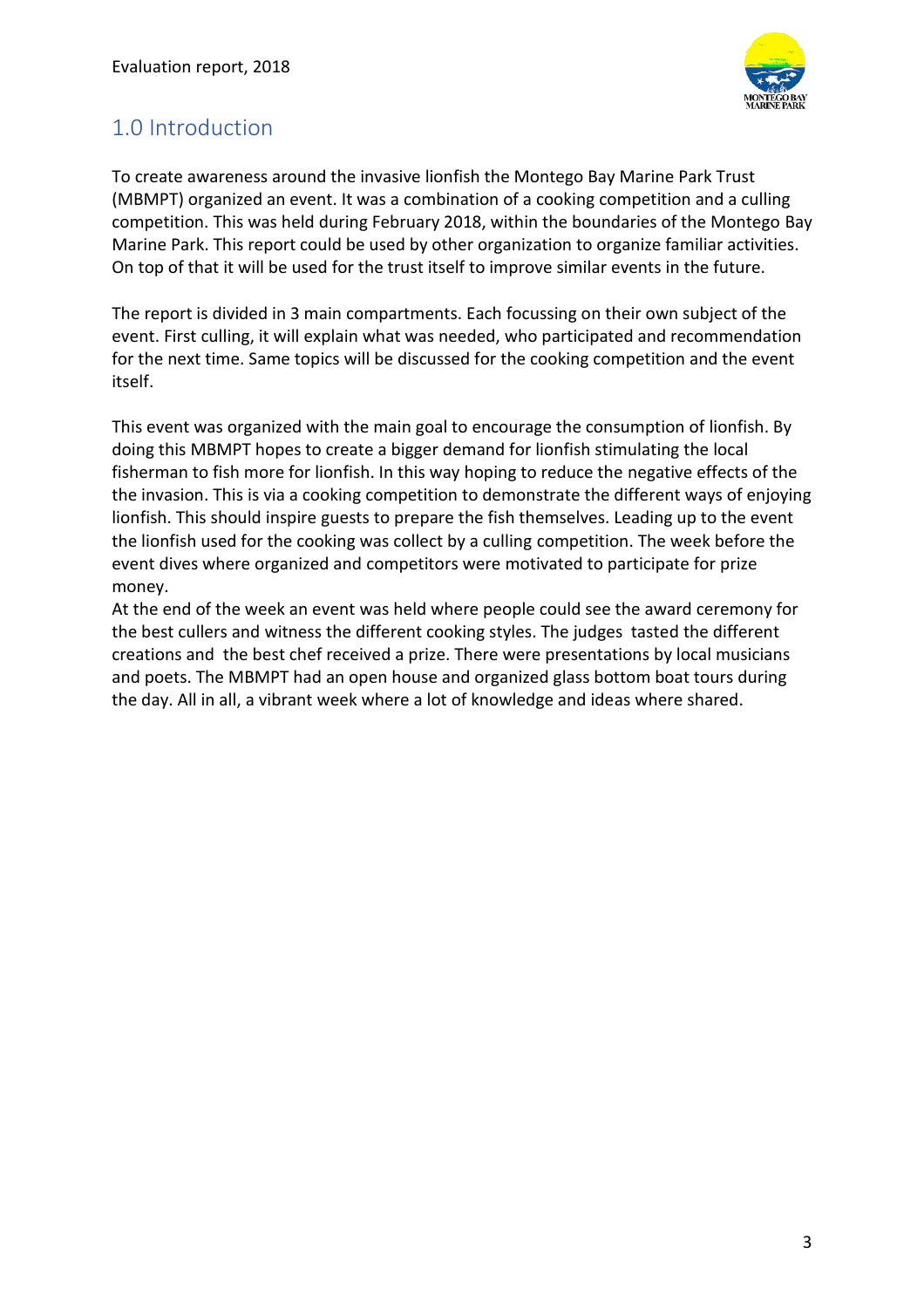

#### <span id="page-4-0"></span>2.0 Culling

As mentioned before the week leading up to the event was all about culling and collecting enough fish for the cooking competition. This part will cover all information on the culling.

The competition was open for everybody if they meet all the rules set by the park. These rules can be found in the appendix. On these terms people could join. Gear was partially provided by the trust. Depending on the amount of contestant. However, they were encouraged to bring their own gear and tanks. Next to diving gear the park also had a number of culling spears available for the competition. Other items needed for the competition is a boat. The parks' boat was used. However, fisherman's own boat could be used if assigned staff would join on that particular boat. For safety purposes the divers had to use the culling bag provided by the marine park. During the dive every duo had 1 cull bag. On top of that the staff was responsible for bringing Slates, Surface Marker Buoys, Noise

makers, Cameras, Whistles. After the culling the park collected the fish and cleaned them for the chefs later that week. For the competition every fish was weighted and measured to determine who had caught the biggest, the smallest and the most fish. For this measuring equipment is needed like a scale and measuring tape. After all measurements where collected the fish where stored in a freezer.



*Figure 1 Lionfish caught on a culling spear.*

During the whole week a total of 5 contestants participated. This was a variety of water sports man, and hobby divers. They were allowed to participate in as many organized dives if they liked. The dates and times of the culling dives where announced before the competition started. Below the diving schedule can be found. Every dive was a 2-tank dive except Sunday, it was only a 1 tank dive. Making a total of 13 dives during the week.

- 5:30 am Tuesday20th
- 3:30 pm Wednesday 21st
- 5:30 am Thursday 22nd
- 3:30 pm Friday 23rd
- 5:30 am and 4:00 pm on Saturday the 24th
- 5:30 am on the  $25<sup>th</sup>$

These 13 dives lead to a total of 76 individual fish being caught weighing in at 2364 kilograms. From all different sizes smallest being 13 grams and the biggest 399 grams.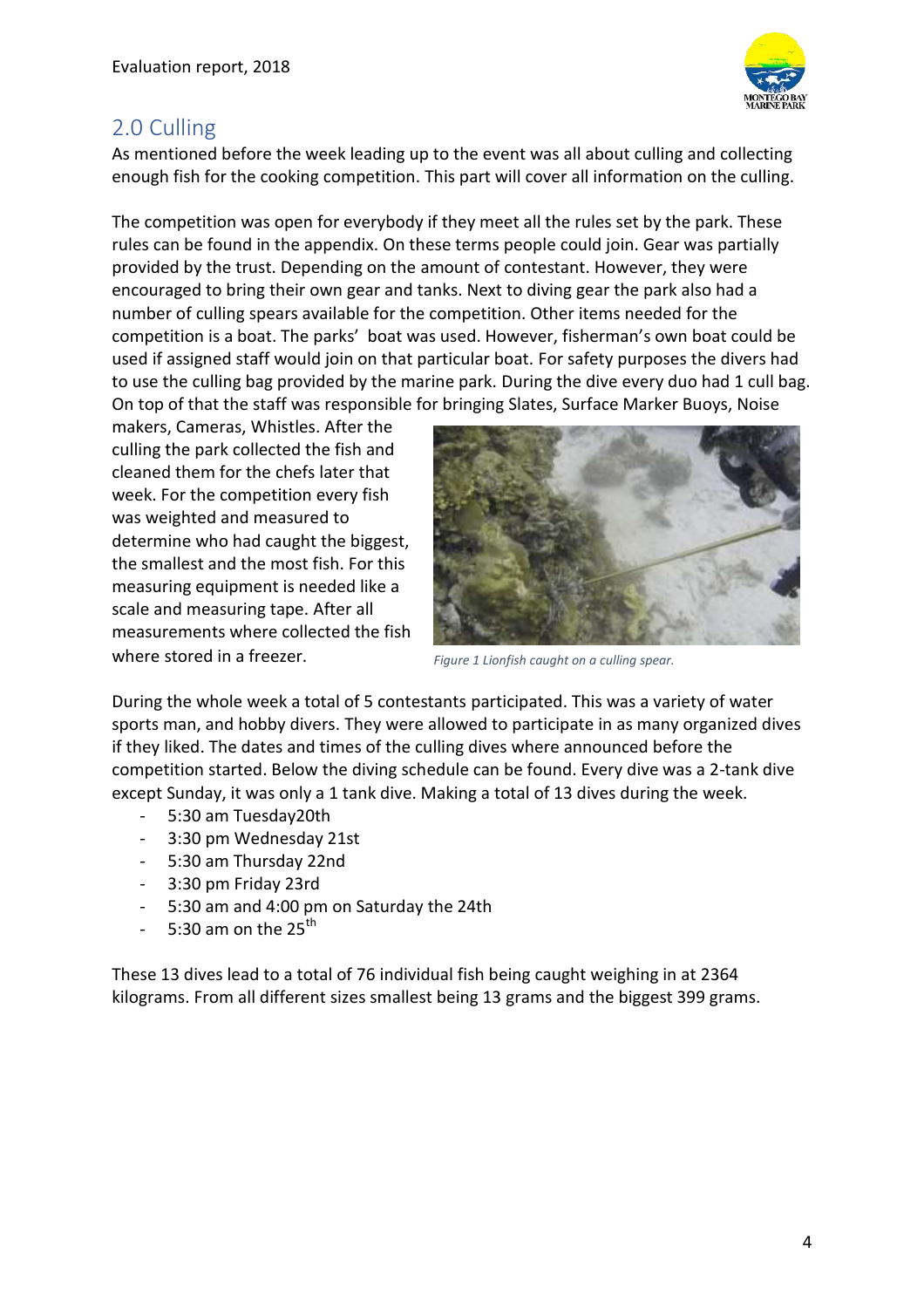

These fish where collected from different dive sites. A list of dive sites is listed below in no specific order together with the number of dives at that location.

- Ben up plateau 1x - Secrets reef 1x - Near the yellow marker 1x - Hard rock café 1x Radical reef 3x - Sunscape 3x - Old hospital demarcation 1x Mason reef 2x

Important to mention is that all dives where drift dive. Meaning divers would dive in direct area around the stated location.

The first thing noticed was the lack of contestants. There were no fisherman participating. This could've different causes, these include the time, the rules, knowledge of the event. First of all, the trust tried to plan the dives in such way everybody was satisfied, and it was possible for everyone to participate in diving. However this was an obstacle to the fishermen. Therefore, it could be considered to do dives later at night or on different times of the day. Next to this people have been mentioning to dive later at night to find more lionfish. As they would come out at night in contrast to the morning when they hide more. Secondly fisherman mentioned that the rules were to strict. They wanted to go out of the parks boundaries or go deeper as mentioned in the rules. These are things that could be taken in consideration for follow up events. However, as a trust managing the marine park we would prefer to have it take place within park boundaries. Moreover, for safety reasons we choose the depth and the time limit at that depth considered decompression illness.

Safety before anything else. Furthermore, the competition could be done during a longer period of time to collect more fish for the cooking competition. But this all depends on the size of the event.

Overall, the culling went pretty well. There were no injuries or accidents.

There was a good catch rate and the participants enjoyed their culling. However, for next time we could



*Figure 2 Placing lionfish in culling bag, safe and easy transportation of the lionfish.* 

focus on more sportsman as it was shown the most participants came from that work of field. On top of this more marketing of the event could be implemented to gain more participants. Like already mentioned a lot could be done different next time including amount of culling's, culling times, location, rules and focus group. All, in all the culling went well and gave good results.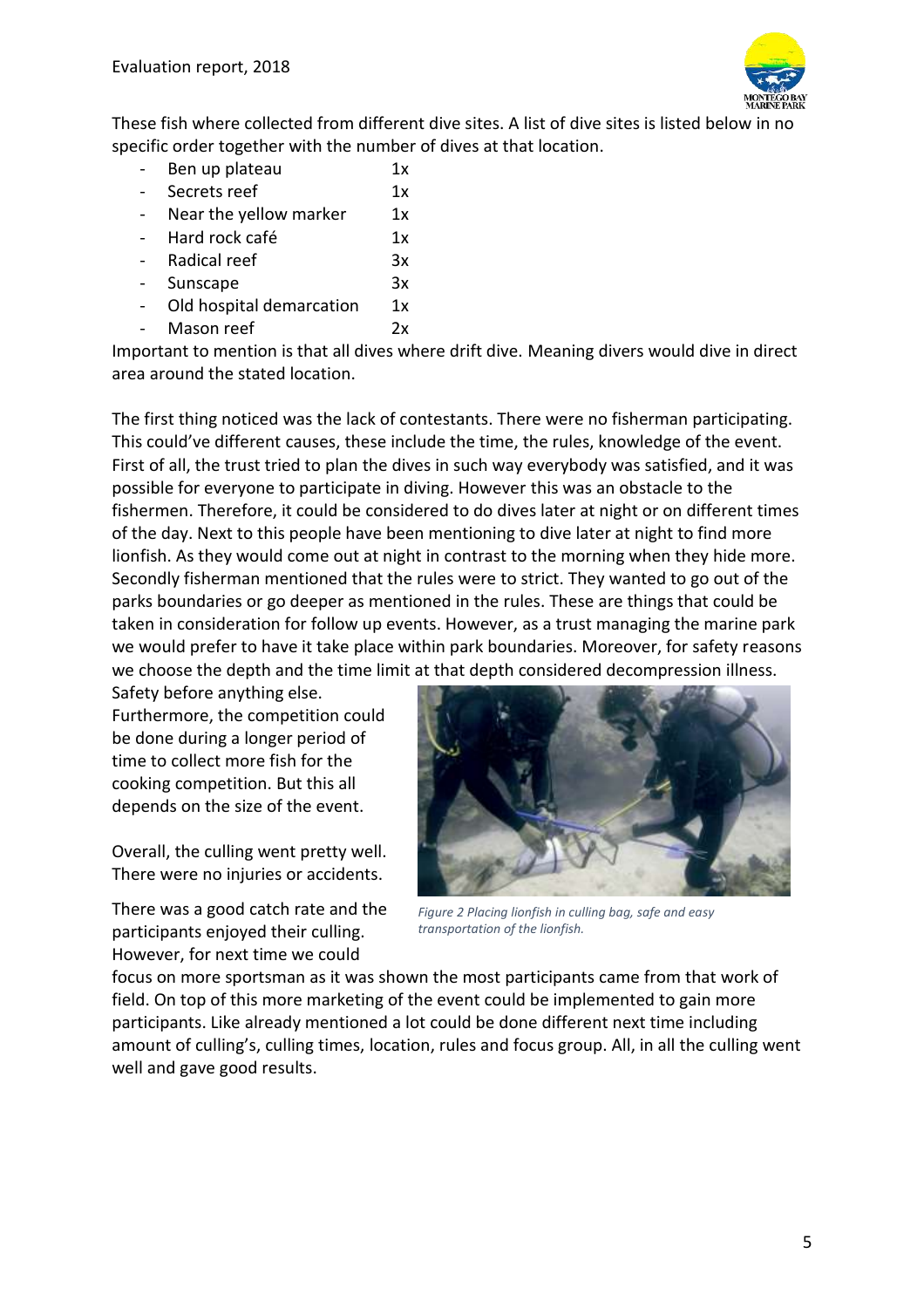![](_page_6_Picture_1.jpeg)

#### <span id="page-6-0"></span>3.0 Cooking

After the week of culling, the fish could be cooked. This was done in a cooking competition. Different chefs where challenged to participate in a cooking competition. Their goal was to convince the judges with their dish. Guest of the event could see how the chefs prepared their dish. This helps to give the visitors inspiration on how to prepare the lionfish. Hoping they will try it at home increasing the demand of lionfish. Leading to more local fishers to go out to fish for lionfish.

The chefs where supplied with fish and a cooking station. Other ingredients and spices had to be brought by the competitor himself. There was enough room for every contestant to prepare their dish. They were assigned a cooking station including a stove. When all dishes where ready they were judged by 3 judges, Marlene Stephenson-Dalley (tourism product development

company), Orville Grey (board member MBMPT) and Tamara Woodit (regional director NEPA). Judging the sushi and lionfish in coconut sauce made by the chefs.

![](_page_6_Picture_6.jpeg)

*Figure 3 Chef Buddo tasting lionfish*

![](_page_6_Picture_8.jpeg)

*Figure 4 Steamed lionfish with vegetables and pineapple made by one of the park rangers.* 

Sadly, not every chef showed up. This was maybe due to their jobs as the event was on a Sunday afternoon which is a busy for chefs. To prevent this next time, it could be decided to invited people which are not chefs. Invitations could be send to people who have cooking as a hobby or just really enjoy it. This could also lead to a greater interested of the general public as it because more relatable. Aside from this the cooking competition was a success.

![](_page_6_Picture_11.jpeg)

*Figure 5 Judges tasting lionfish*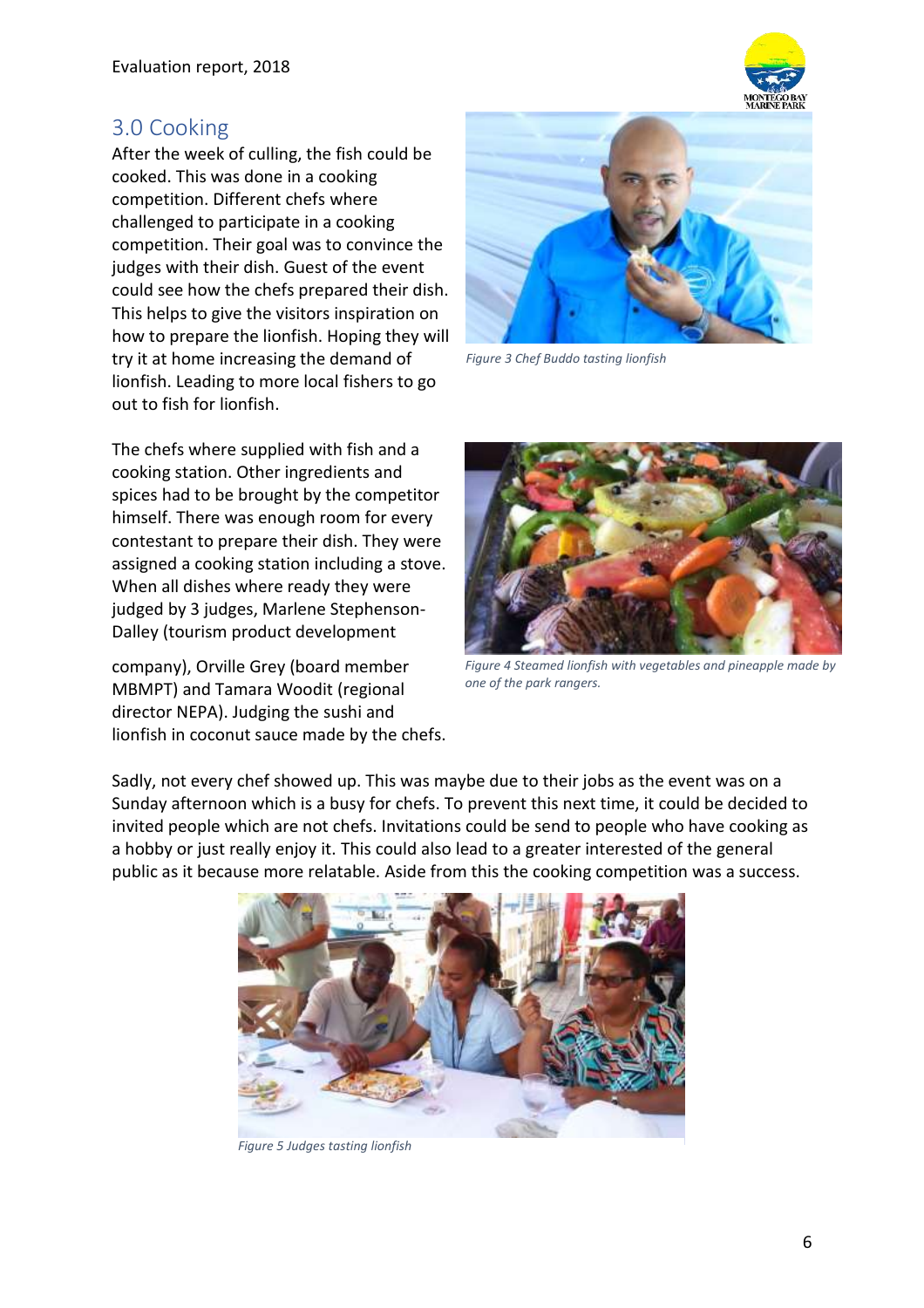#### <span id="page-7-0"></span>4.0 Event

Next to the cooking competition there was much more to enjoin during the event on Sunday. Local artist and performers were invited to show their talent during the cooking of the fish. On top of that the MBMPT had an open house for people to walk in and learn more about the park. For the more

adventurous visitors of the event the MBMPT had their glass bottom boat ready. Tickets could be bought with a

![](_page_7_Picture_4.jpeg)

*Figure 6 One of the ranger explaining about the Marine park on a boat tour*

great discount and visitors could enjoy the light sea breeze as they discover the marine park above and under water.

All day long visitors could enjoy Jamaican entertainment brought to them by Jamaica Drums 4 Peace, Rhyming king, Heights Marching band and more.

After the judges had taste the different dishes the visitors got the opportunity. They could by a ticket with which they could try a sample of the lionfish. This was a great success and the lionfish was soon sold out. Next to this Pier one had the lionfish on their menu for the day. These were also sold out really quick. People really enjoyed the taste of the fish in every different dish.

![](_page_7_Picture_9.jpeg)

*Figure 7 Visitors enjoying some lionfish.*

During all this there was an award ceremony

for the best fisherman and the best chefs. The winner would receive a price for their achievement.

The winners for the cullers were;

- 1, Garfield Grand received \$25000 for most fish and \$5000 for the largest catch and a medal
- 2, Wayne Taylor received \$10000 and a medal
- 3, Zavier Shim received \$5000 and a medal

The winning chefs where

- 1. Chef Bullings receiving \$30,000, trophy and Gift Basket
- 2. Dr. Dayne Buddo receiving \$25,000, trophy and Gift Basket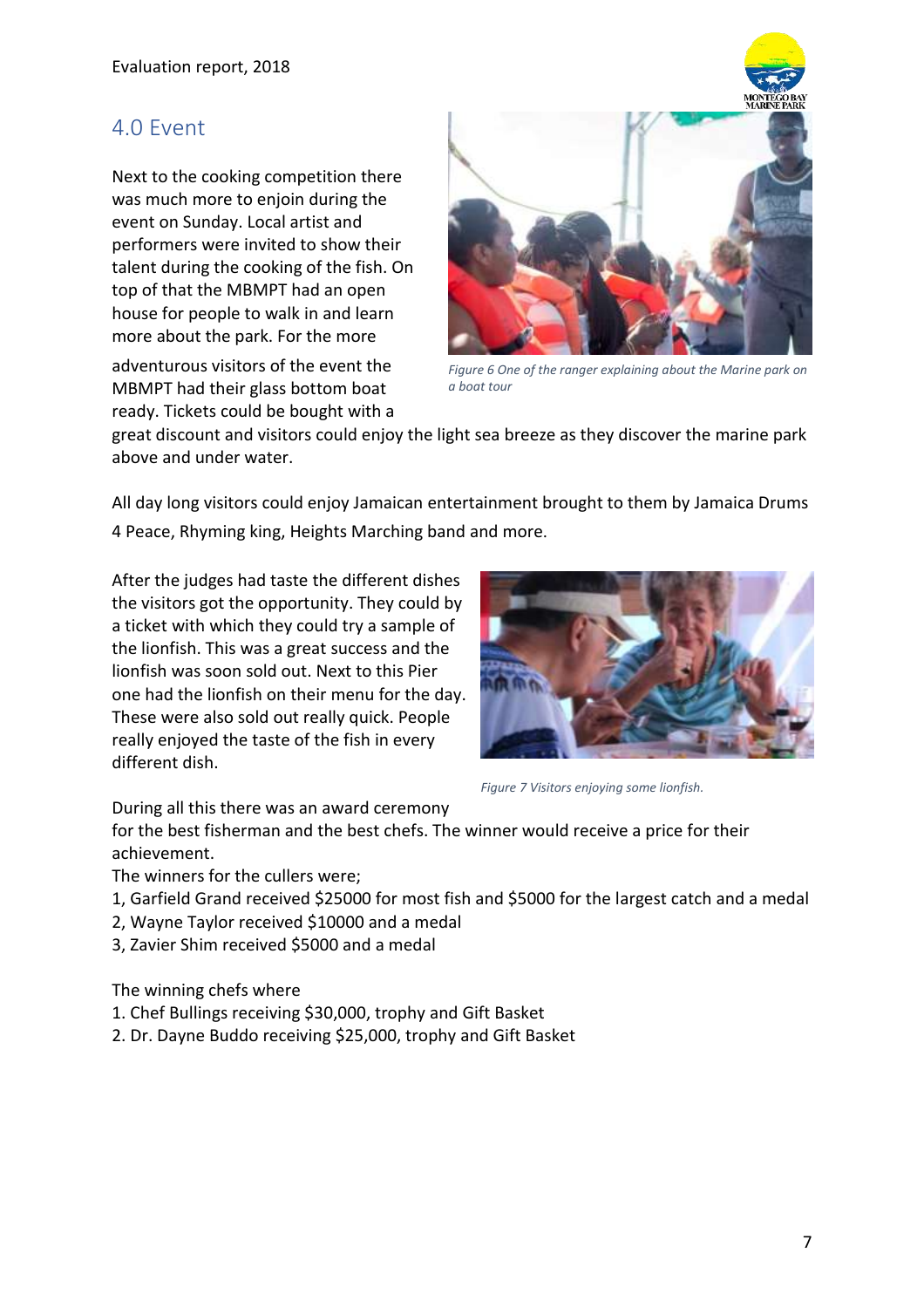![](_page_8_Picture_1.jpeg)

The amount of people which showed up to event was a little disappointing. A lot more people should've come. The low number in people showing up could be caused by the lack of marketing of the event out of the contact circle. The event was mainly marketed by email, social media and some worth of mouth. This could be extended with handing out flyers and hanging posters. In this way more people outside of the MBMPT network could be reached. This is a mandatory thing because the locals are the people which need to be reached. They are the ones who eventually need to buy the lionfish from the fisherman. For this time, it all worked out fine because there wasn't enough lionfish for much more visitors. However, a bigger crowd should be reached to create a real effect and more lionfish is needed to provide everyone with plenty of fish.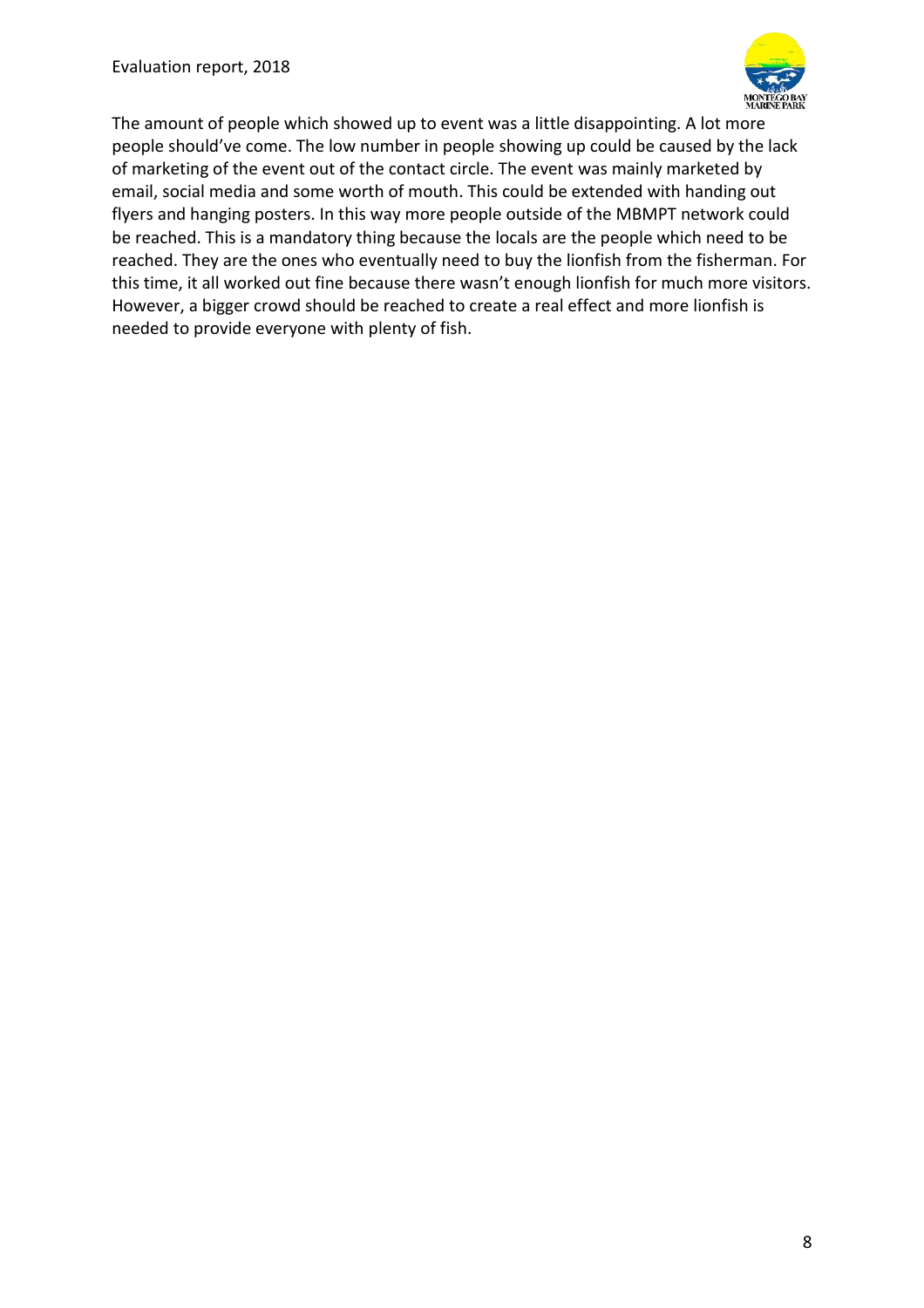![](_page_9_Picture_1.jpeg)

#### <span id="page-9-0"></span>5.0 Conclusion and recommendation

The lionfish festival was a success in that it was a good pilot project which should be extended to other regions. It can help reduce the lionfish invasion and create awareness among locals. On top of that, it benefits the fisherman of a new source of income and introduces the locals to a relatively new fish for them. This report can be used by different institution or organizations to create a similar event. It includes different parties and people seem to enjoy it. The culling went very well with great results. Bringing fisherman and water sportsman together with the MBMPT. Creating better connection. On top of that, the culling is a great opportunity to check on the reef regularly and explore sites where people don't dive every day. The caught fish had a perfect purpose in the cooking competition. Where locals where engaged to see how to prepare this invasive fish species. Chefs where enthusiastic about working with this unusual fish. the visitors loved the taste and they helped fighting the lionfish invasion. Local artist and performers created the perfect atmosphere to enjoy this day. Maybe even recruiting potential customers for their services. As there where people from different restaurants. All in all, this event was great success and can be seen as a pilot project for bigger project all over the Caribbean.

If one decides to create a similar event, please notice the next recommendations. First of all, the cullers could be found in different places. MBMPT focussed on fisher man but it was shown more water sports men came to join to the event. Giving 2 option, using a different strategy to gain the fisherman to join the competition or focus more on water sport men. Of course, these to option could be combined and extended to bring different groups together. Kind of similar challenge for the cooking part. Chefs could be coming from not only professional cooks. Hobby cooks are also intended to enjoy cooking and participating in the competition. This could even lead to more people visiting from outside the MBMPT network. On top of this overall marketing strategy could be changed to involve more people. Attracting more locals and other interested. Overall the event is very flexible and there is a lot of room for creative thoughts to put in place.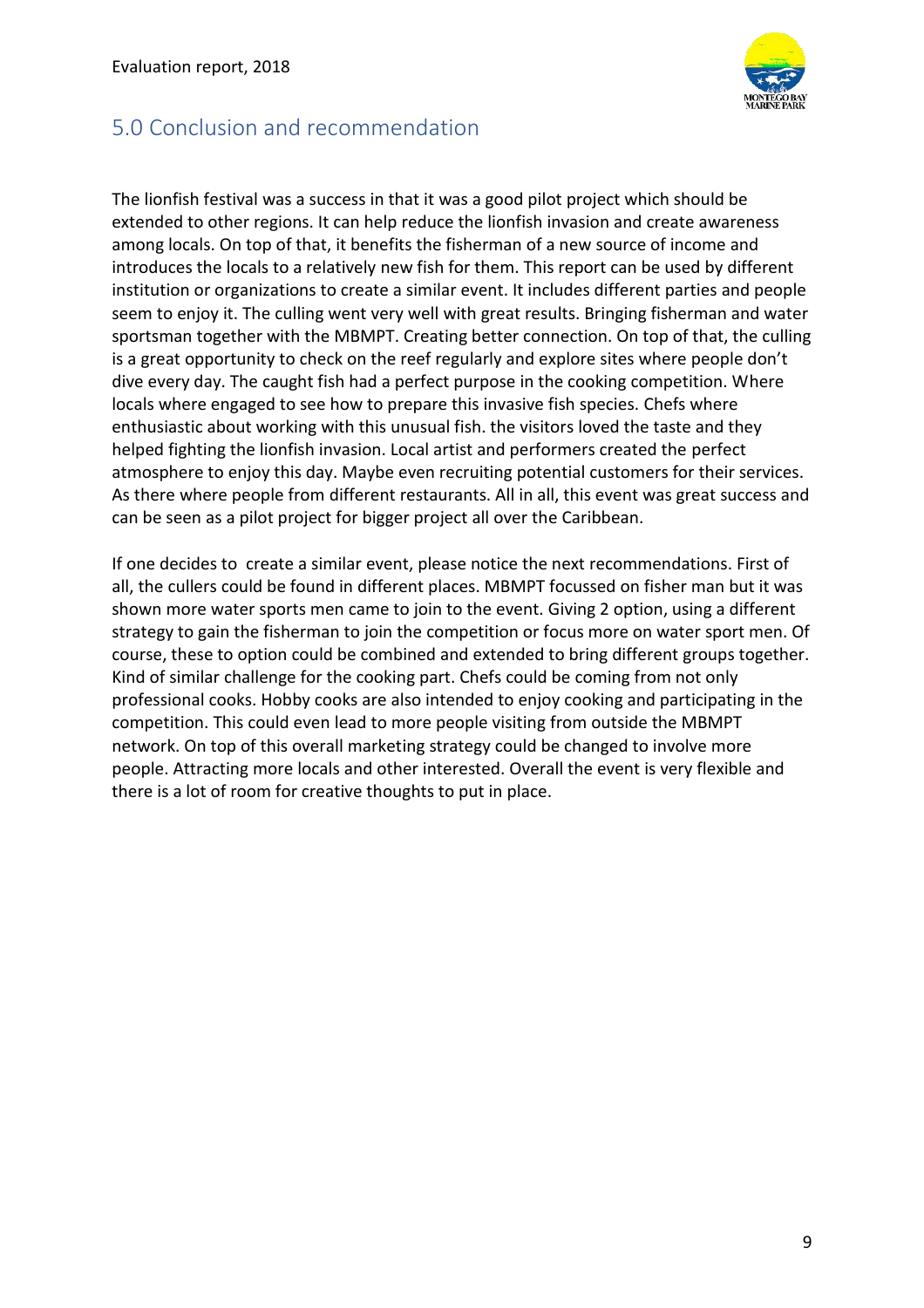<span id="page-10-0"></span>![](_page_10_Picture_1.jpeg)

![](_page_10_Picture_2.jpeg)

![](_page_10_Picture_3.jpeg)

Www.mbmpt.org Montego Bay Marine Park Trust in mbmpt\_official 2 952-5619